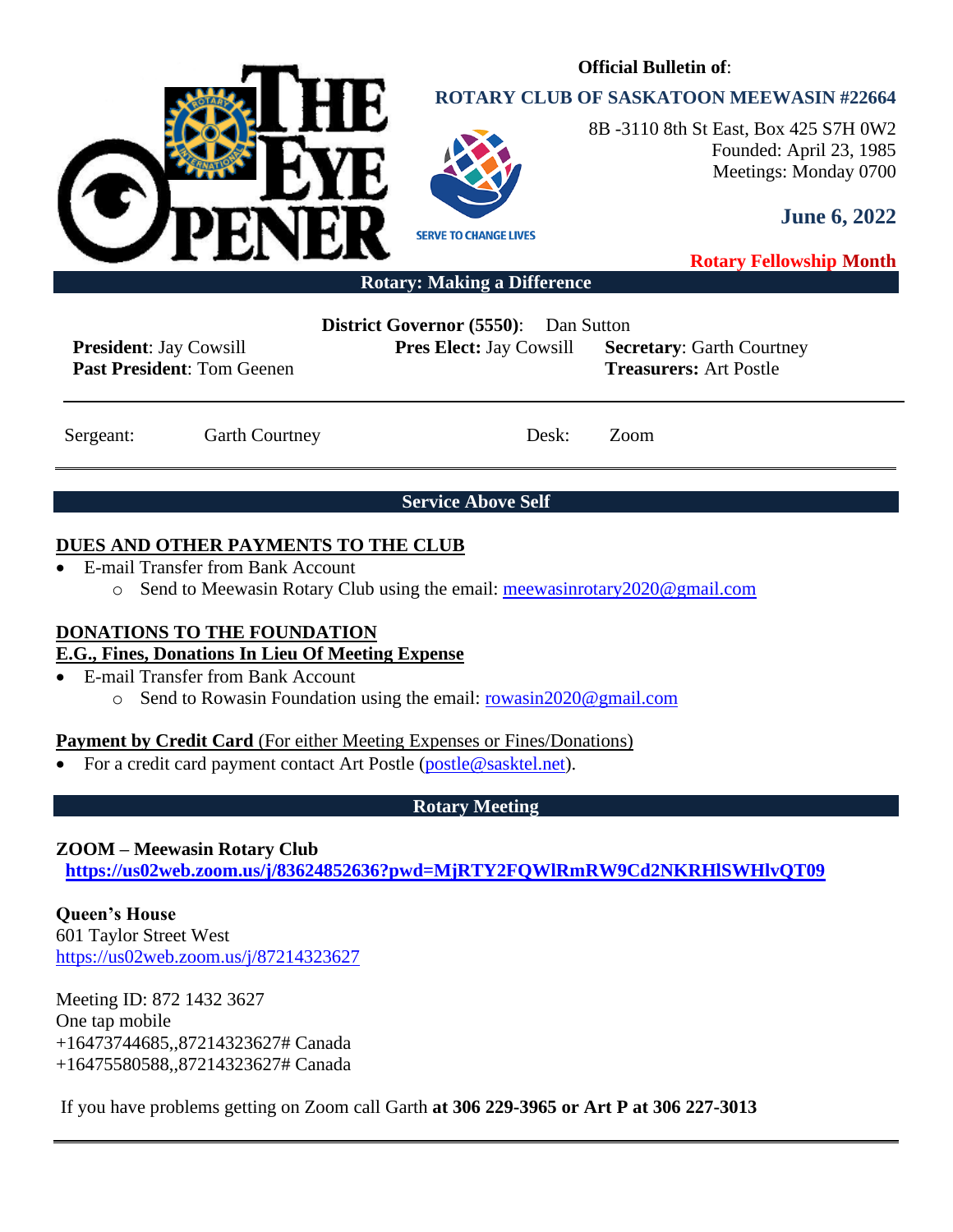**Call to Order:** The Chair opened the meeting at 0700, or thereabouts.

**Attendance:** There were 16 dedicated members who enjoyed a morning of fellowship with their fellow Rotarians and guests.

# **Guests**: Layla DeMong



The members joyfully reached into their pockets (some virtually) to donate to the R Foundation for: For missing members on the meeting information due to Gremlins; For a Birthday and Anniversary this month; For not working at the Food Bank recently; For not contributing to the Baskets for Lobsterfest; For not buying a ticket or making a donation.



John for a great 3 days of baby sitting; Leanne for son's win at track; For David Russell's fall and injuries; Jay for graduating from UofS again; Ron for a great wedding, dinner with friends and for those who sold tickets: For a great weekend in Regina and great ball games; For daughter's birthday. Ian for the Oilers; For son's trip to Ireland for next couple of weeks; Ian for Paddington Bear tea party with the Queen.

#### **Announcements**



## **1) EDADZ BACKPACK Drop Off**

- a) You can Drop off items at John Benesh's Office.
- b) There is a Box in the reception area
- c) Any bag is OK, not just back packs.
- d) Your may bring the backpacks to the meeting to give to John B.

### **2) Meewasin Rotary-Saskatoon Food Bank Service Project**

- a) Address: 2510 Jasper Ave S, Bay 7 (Same building as Kelly's Kafe)
- b) NEXT Opportunity:
	- i) Saturday, June 18 Volunteers needed
- c) Contact Garth to sign up Rotarians, Family and Friends welcome

### **3) Cell Phones**

- a) John Benesh is collecting smart phones for the Mother and Baby centre. They will be used by mothers for appointments, etc.
- b) Drop off at Benesh, Bitz and company Quebec Avenue.

### **4) Lobsterfest – Save the Dates June 9 and 10**

- a) June 9 and 10 at the Gordie Howe Centre.
- b) A dismal 250 tickets were sold, **1/2 THE GOAL**
- c)

### **5) Les's Bikes to EGADZ**

a) Les donated 3 more bikes to EGADZ kids



SASKATOON FOOD BANK & LEARNING CENTRE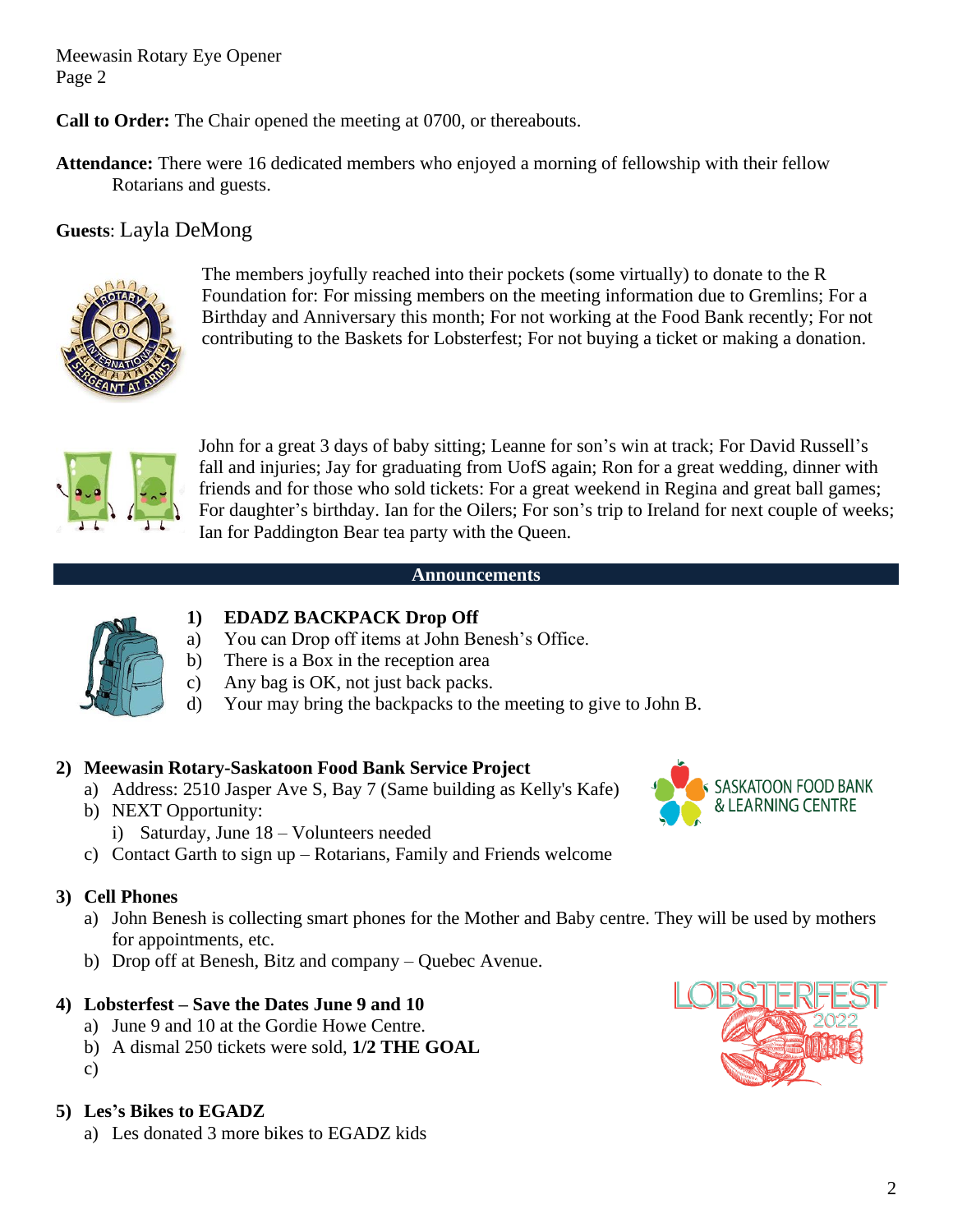#### 6) Your Announcement Here a)

#### **Club Business**

No club business

**Program**

Layla DeMong, Executive Director of the Prairie Harm Reduction Centre, provided members with an overview of the Centre. She has been at Prairie Harm for 10 years. She is also the Board chair of Station 20 West and Vice-Chair of Quint.





They have 4 buildings. Their main building is on  $20<sup>th</sup>$  Street.

- **RE** Formerly AIDS Saskatoon name changed in Aug 2020
- **PRI Providing support since 1986**
- 22 Moved to our current location on 20th St W fall of 2019

They started providing end of life care for people with Aids – palliative care, funeral and after life care for families.

The focus of their services are those with substance abuse.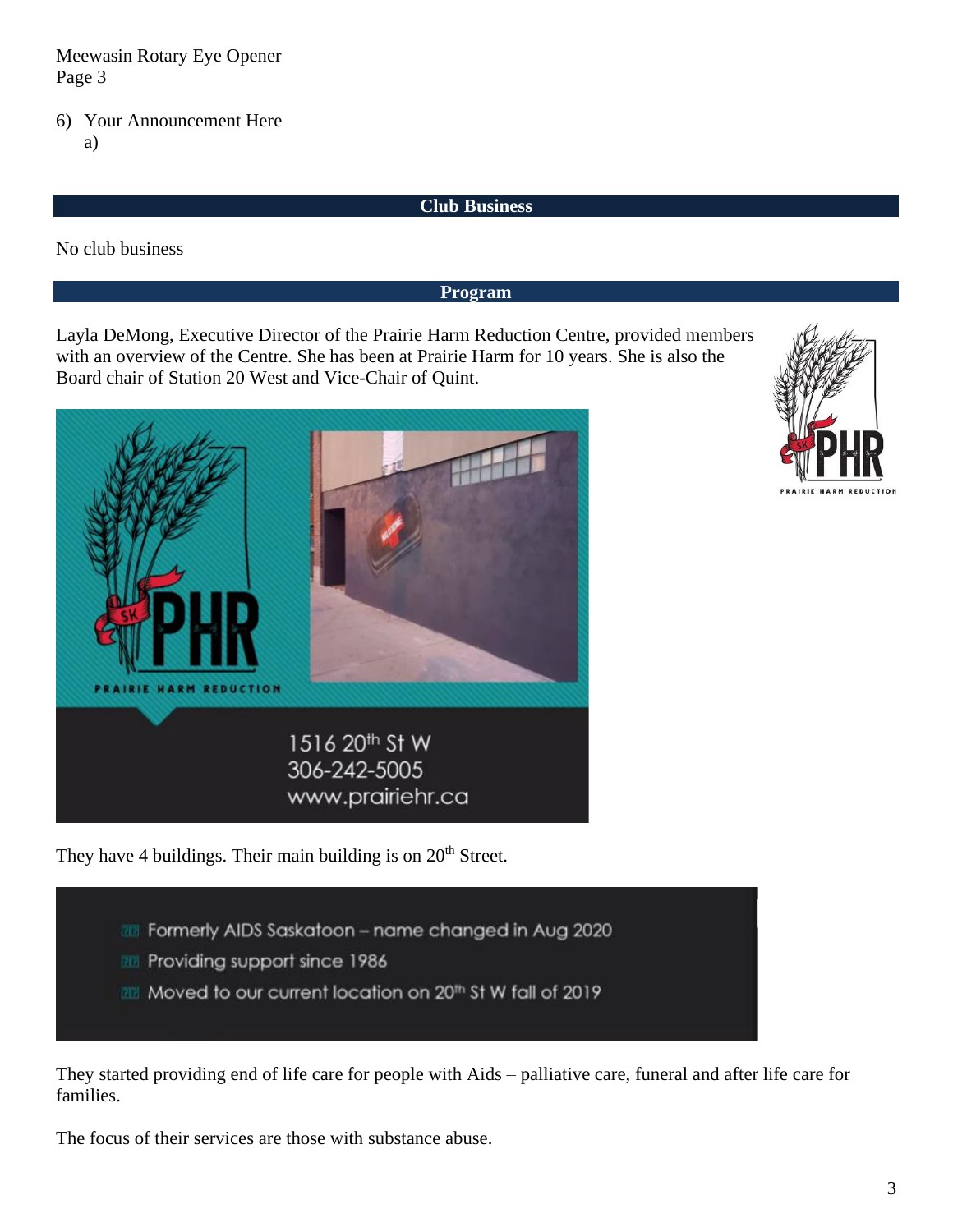

Only shelter after 5:00 pm and only washroom. Coffee and TV, internet, etc. They serve 500 cups of coffee per day.

They have a nurse practitioner 2x per week, elder supports and mental health support.

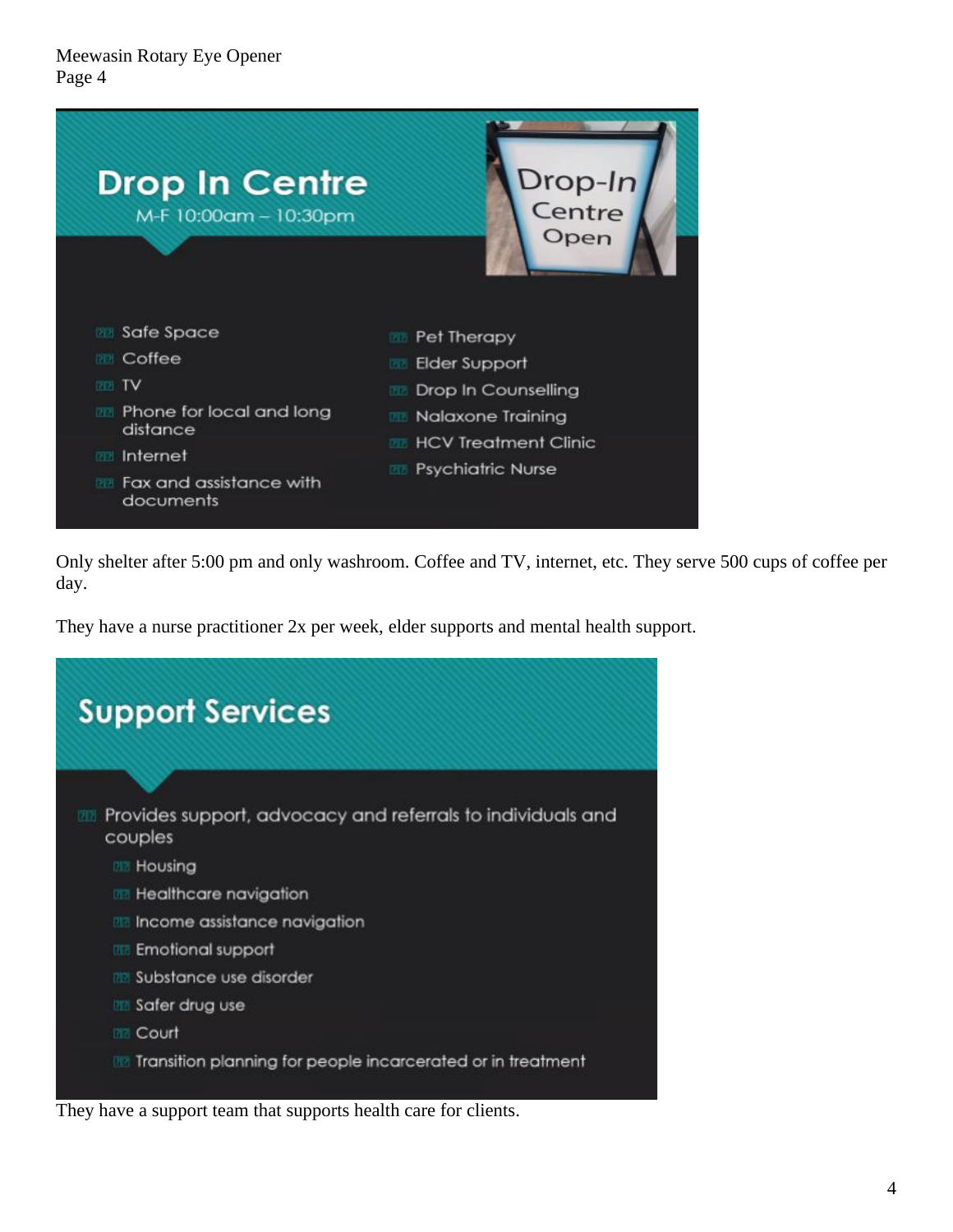

They support 577 in safe consumption. They have para medics and will soon have nursing staff. They work to connect people with housing and other supports.

| <b>Employment Readiness</b>                                                                                                                                                                                                                |  |  |  |
|--------------------------------------------------------------------------------------------------------------------------------------------------------------------------------------------------------------------------------------------|--|--|--|
|                                                                                                                                                                                                                                            |  |  |  |
| Provides employment opportunities to people who access<br>services to help operate our Drop-In Centre:                                                                                                                                     |  |  |  |
| employs approximately 12 people every year<br>opportunities for FT, PT and casual employment<br><b>PTP</b><br>access to training and skills development<br>paid on the same pay scale as other employees<br>adaptable and supportive<br>团团 |  |  |  |
|                                                                                                                                                                                                                                            |  |  |  |

They have people work in the drop in centre. These people have access to health benefits. They learn about bank accounts and living skills. They have moved several off social services and onto training.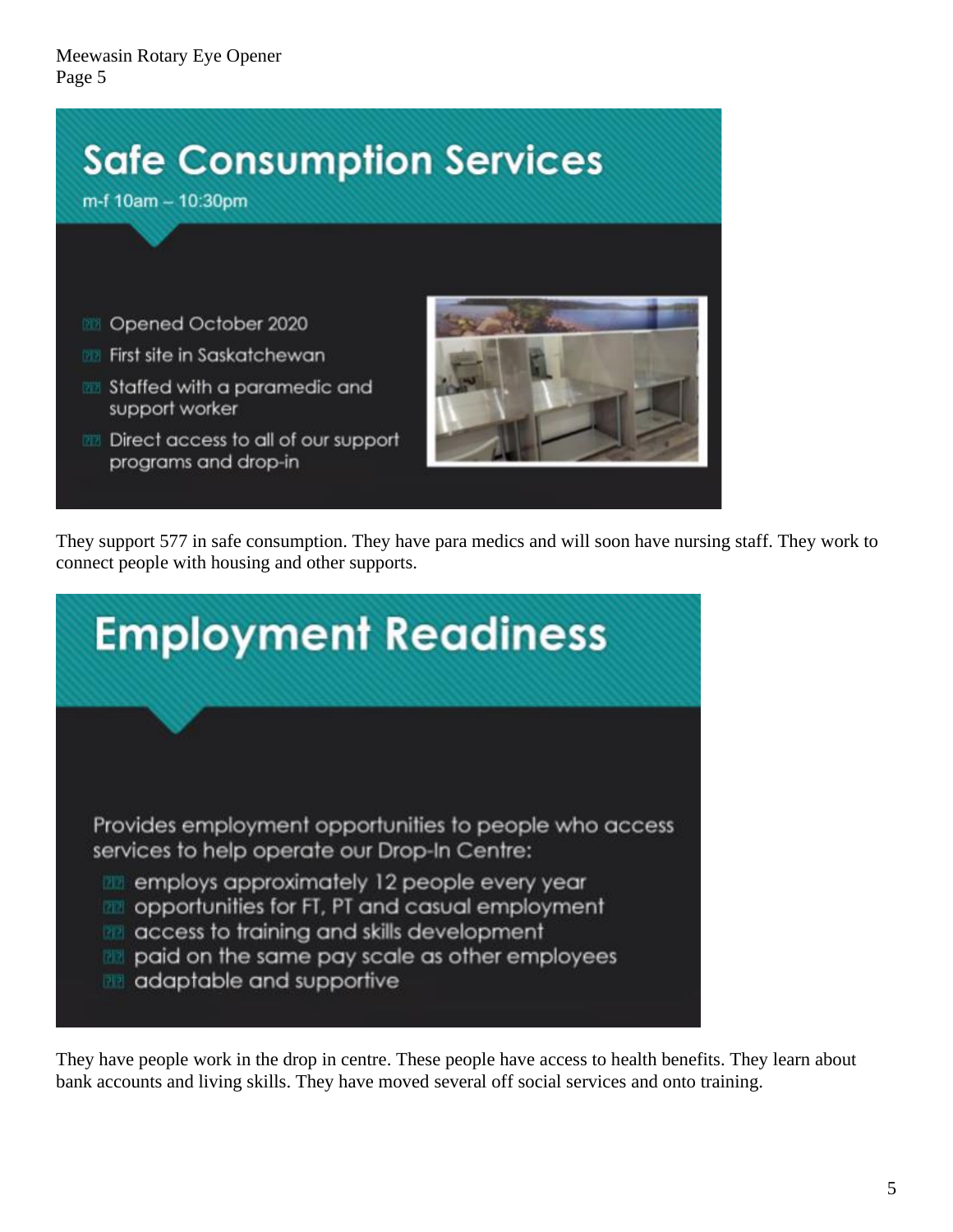

The distributed 6000 kits last year. They provide training to people in restaurants and other service businesses and organization. The kits are distributed free.

| <b>Family Support Program</b><br>m-f 9am - 12am & weekends/holidays 4pm - 12am                                |  |  |  |  |
|---------------------------------------------------------------------------------------------------------------|--|--|--|--|
|                                                                                                               |  |  |  |  |
| Outreach based service<br><b>DES</b>                                                                          |  |  |  |  |
| Support families who are at high risk of or have involvement with Ministry of Social<br>团团<br><b>Services</b> |  |  |  |  |
| Services vary based on families individual needs<br><b>EEE</b>                                                |  |  |  |  |
| Transportation for things that affect the health and wellbeing of children                                    |  |  |  |  |
| Foodbank<br><b>CRETA</b>                                                                                      |  |  |  |  |
| <b>Grocery Store</b><br>DOM:                                                                                  |  |  |  |  |
| Children's medical appointments<br><b>DOT</b>                                                                 |  |  |  |  |
| Prenatal appointments<br><b>CHOIL</b>                                                                         |  |  |  |  |
| Housing                                                                                                       |  |  |  |  |
| Advocacy<br><b>DE70</b>                                                                                       |  |  |  |  |
| Supporting families in family court and case conferences                                                      |  |  |  |  |
| Assisting families in accessing resources                                                                     |  |  |  |  |
| <b>Emotional support</b>                                                                                      |  |  |  |  |
| Referrals to other agencies and programs                                                                      |  |  |  |  |
| Safety Planning                                                                                               |  |  |  |  |
|                                                                                                               |  |  |  |  |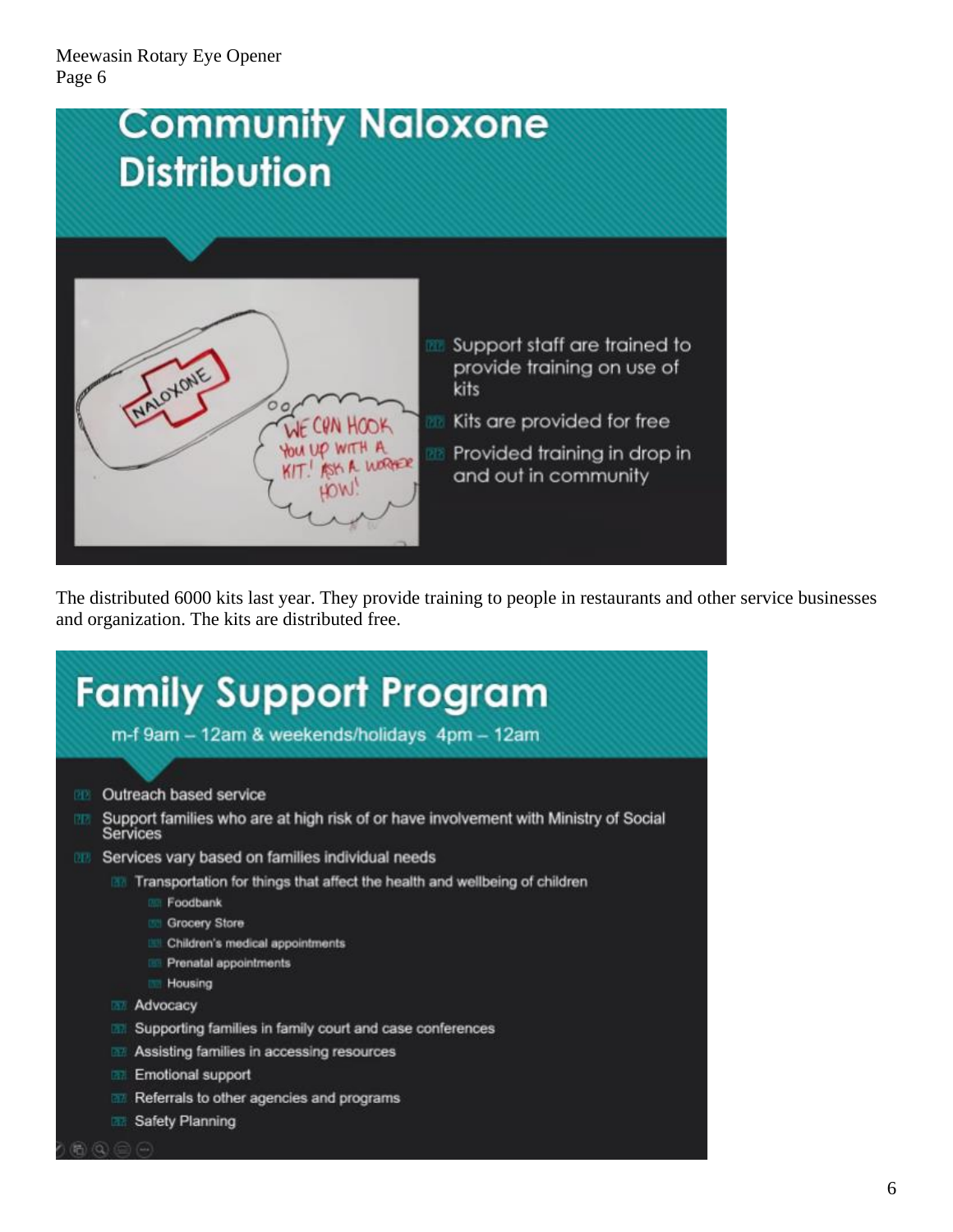The provide 365 day services to families who are risk of loosing their children. They support 1009 families last year. They have van. They provide transportation, appointments, support services, etc. The services are located in the Oski Kisikaw building, which has 8 suites that the rent to families. There are 23 children in the building.



The provide services to 16+ age youth who have been banned from other services. They can stay until they are 21. The have one home for males and one for females. Many of these youth have been in care for many years and were passed around. They lack ability to build attachment and care.

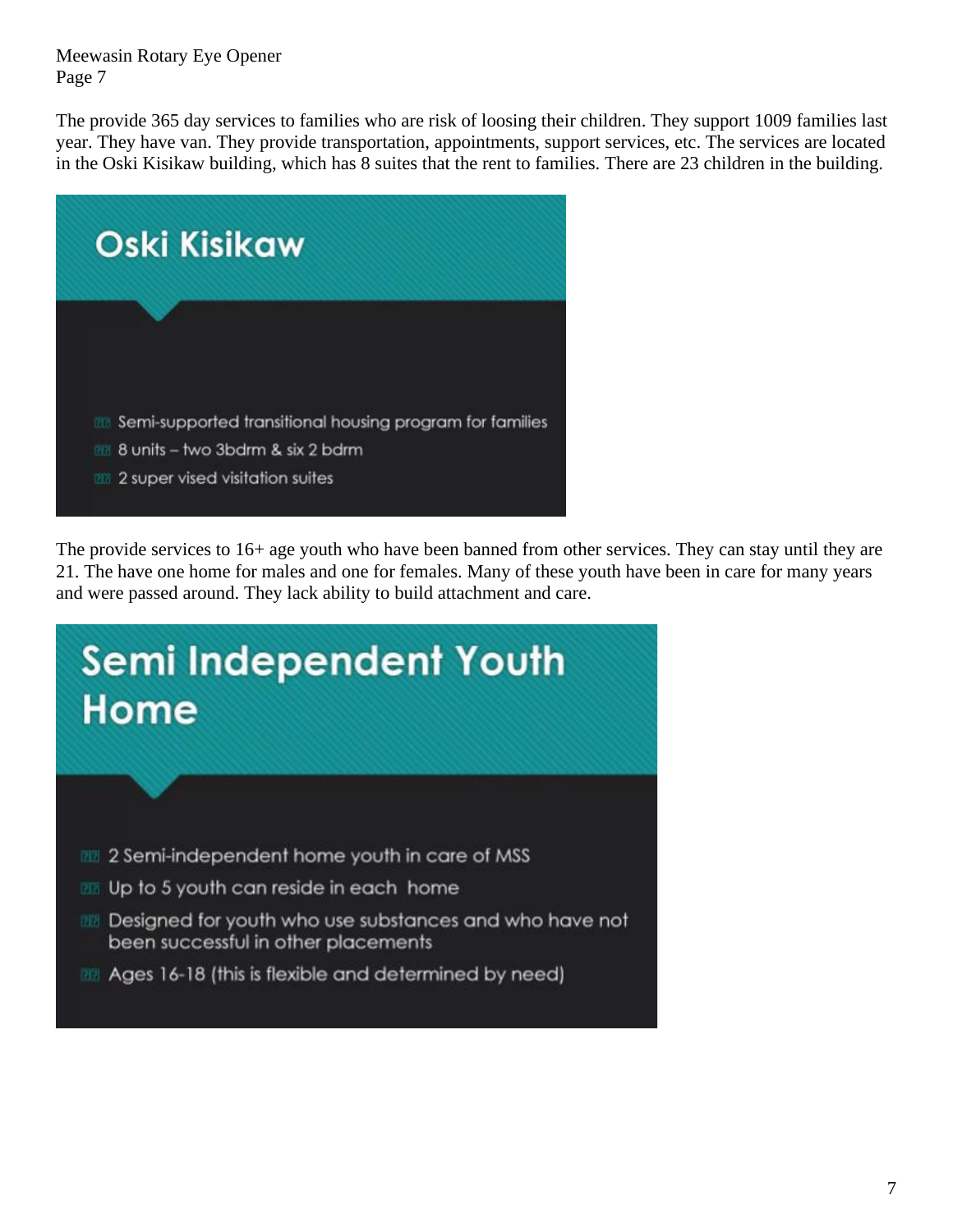| <b>Education</b>                                                                                                         |  |
|--------------------------------------------------------------------------------------------------------------------------|--|
|                                                                                                                          |  |
| Provides education on a variety of topics including HIV/AIDS,<br>012<br>HCV and Harm Reduction to all types of audiences |  |
| Colleges<br>团团                                                                                                           |  |
| Public<br>团团                                                                                                             |  |
| <b>En Professionals</b>                                                                                                  |  |
| Education at events such as<br><b>DET</b>                                                                                |  |
| <b>Pride</b>                                                                                                             |  |
| <b>AIDS Awareness Week</b>                                                                                               |  |
| <b>III</b> University Events                                                                                             |  |
| <b>Exercise Community Events</b>                                                                                         |  |
| Resource development                                                                                                     |  |
| $E(1)$ (2) (2) $(-1)$                                                                                                    |  |

The do education for health and social services professionals on working with at-risk and addicted individuals as well the community.

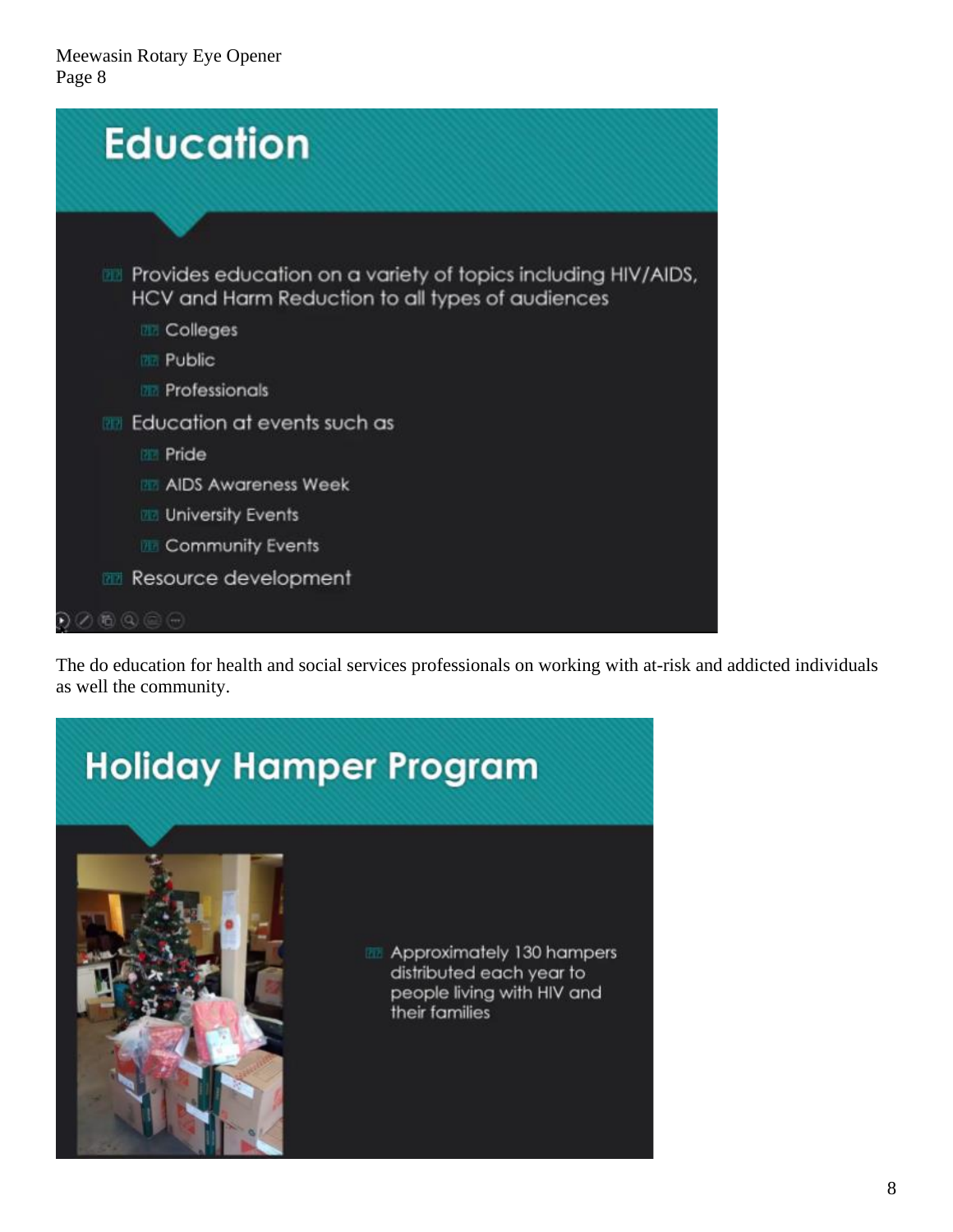The provide the hampers and toys for children.



The do a clean-up around their building, they hold BBQs in the community, and other ways to connect to the community.

The youth services are funded through social services.

The housing program is on contract.

The Safe Consumption site and Drop-in Centre are funded 100% through donations from businesses and individuals. The City and Affinity Credit Union support it.

### **Harm Reduction on the Prairies**

**Mission:** Improve the quality of life for all members of our community through gold standards in harm reduction; emphasizing local action with national impact

**Mandate:** Serve people at-risk and affected by HIV and Hepatitis C by reducing discrimination and deaths, removing barriers, pursuing innovation and demonstrating evidence-based outcomes.



Saskatchewan has the highest HIV rate in Canada, which is fueled by injection drug use. This is further compounded by the crystal meth and overdose epidemic that the province is currently facing. We strive to have a collaborative Saskatchewan led response using innovative approaches to making us the best province for all.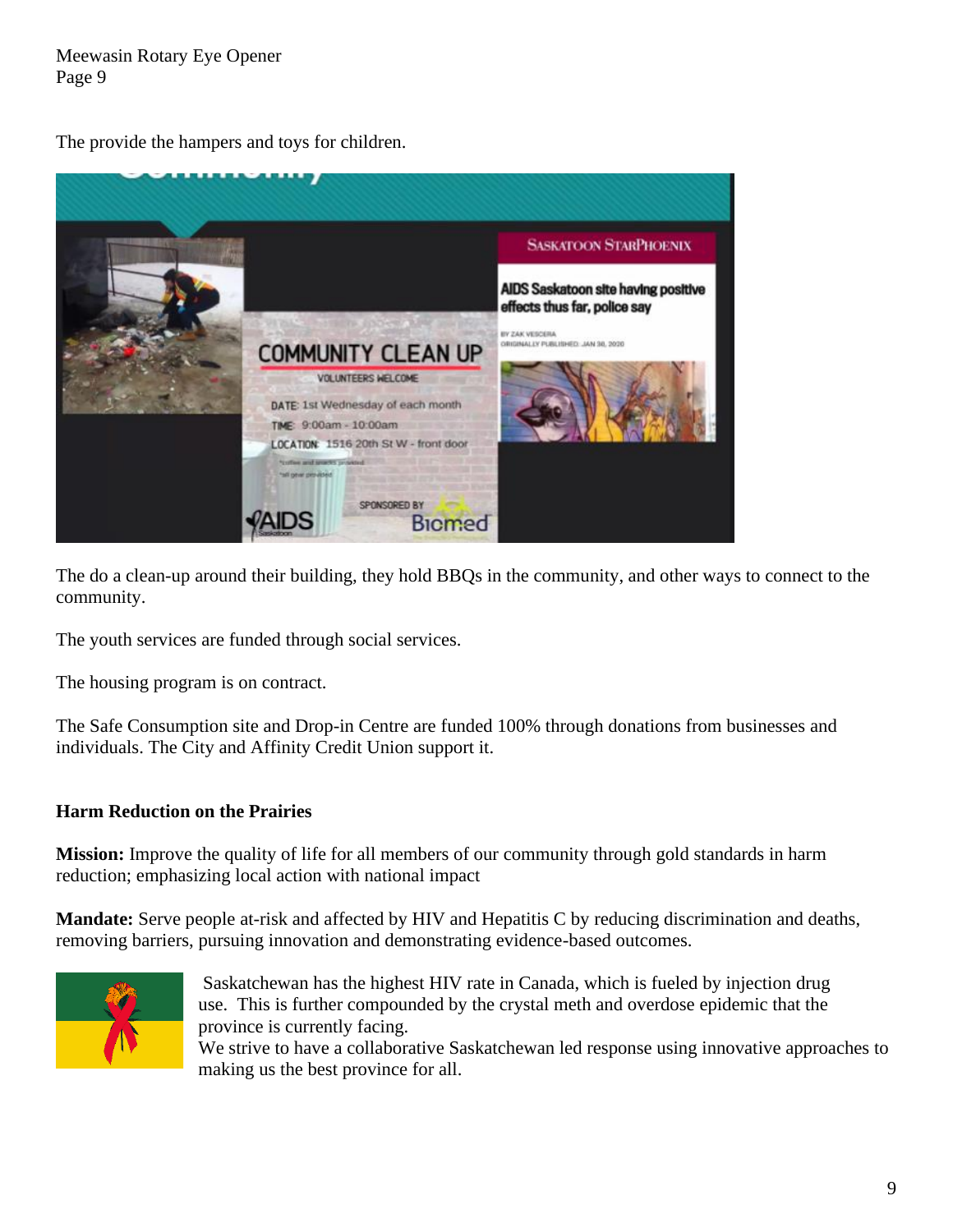# **Programs**

## **Safe Consumption Site**

Prairie Harm Reduction operates Saskatchewan's First Safe Consumption Site. This service prevents overdoses and other adverse medical effects associated with using drugs by having people use drugs under the observation of a Primary Care Paramedic.

This program is exclusively funded by fundraising dollars. Donate if you are able.

## **Support Services**

Support Services provides harm reduction-based supports to individuals through advocacy, support, referrals, transportation, housing, emotional support, crisis intervention and system navigation. We offer both in-house and outreach services to ensure the lowest barrier of service delivery.

Our department focuses on building relationships with ostracized and marginalized members of our community. We believe that every person deserves access to not only basic needs (housing, food, medical support), but to respect, kindness and opportunities that allow them to thrive.



Our team is well-known throughout the province for successfully engaging vulnerable individuals; as such, we provide training to several community partners, student groups and professionals on delivering exemplary system navigation and advocacy.



### **Family Support Program**

Family Support provides harm reduction based supports to families who are facing a mulitude of barriers which puts them at high risk for interventions from the Ministry of Social Services.

Family Support provides in home and community supports including transportation, emotional support, safety planning, advocacy and referrals. Family Support operates Monday to Friday 9am to 12am; Weekend & Holidays 4pm to 12am.

Families can self refer for support or can be referred by other community supports or their child protection worker.

# **Drop-In Centre**

Our Drop-In Centre provides a safe space for people to access services. We do not ban people from services as we are here to serve people who access services.

This space is available to the public Monday to Friday 10:30am to 4pm.

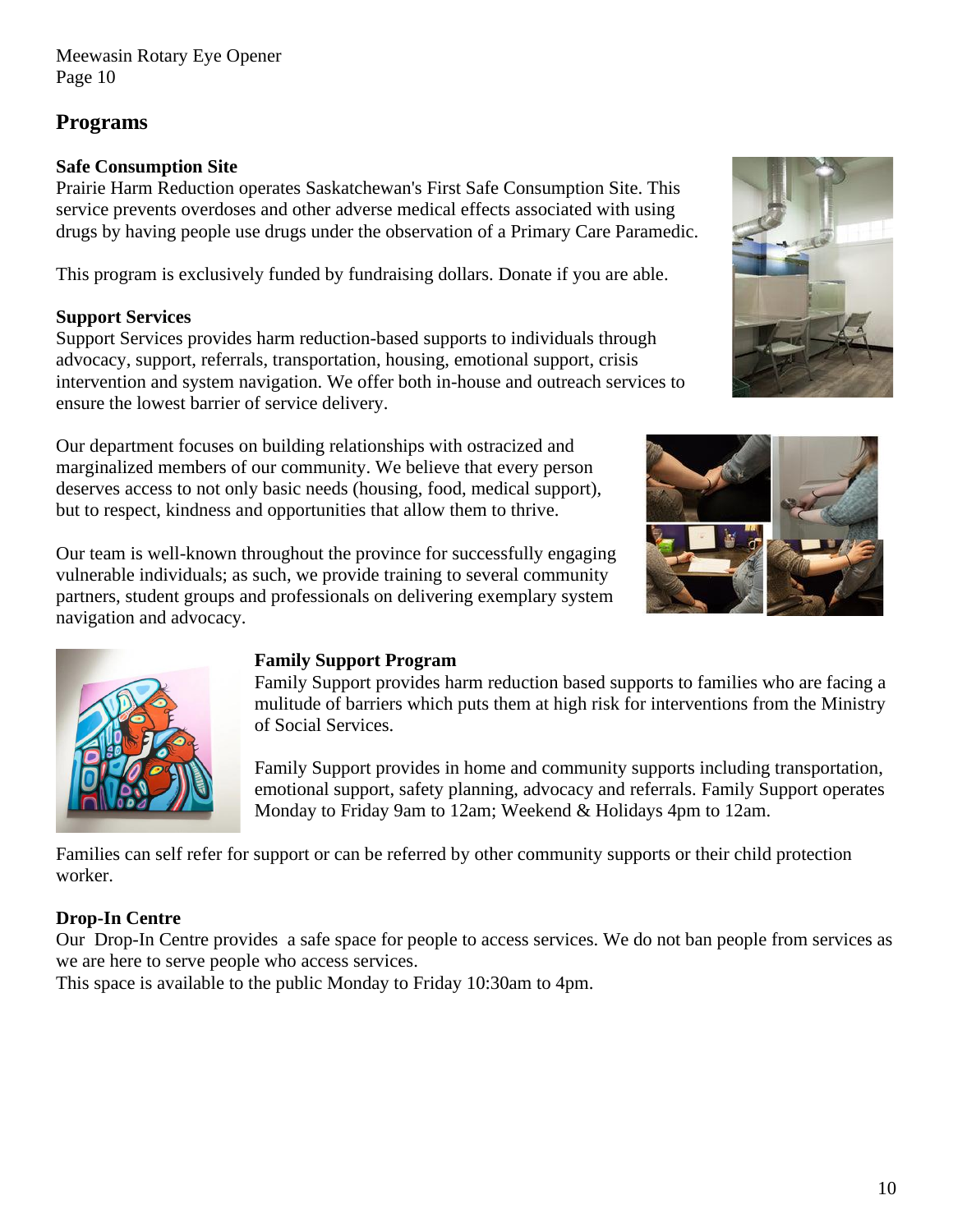### **Education**

We develop and distribute educational materials, and conduct seminars for professionals and people who access services on several topics including: -HIV

-HCV

-Harm Reduction

-Engaging people who use drugs

-Service Navigation

Prairie Harm Reduction was the 2019 recipient of the Canadian Aboriginal AIDS Network Harm Reduction/Wholistic Wellness Promotion Award.



#### **Take Home Naloxone Program** Free Naloxone Kits

Walk-ins Monday-Friday 10am-4pm.

Training takes 10-15 minutes. Certificate provided.

\*Music or Arts festival training available upon request\*

### **Community Needle Pick-ups**

PHR funds Okihtcitawak Patrol Group to conduct Needle Patrols 5 days week throughout Pleasant Hill & Riversdale

### **Emergency Assistance Fund (EAF)**

Prairie Harm Reduction covers emergency medical costs for people living with HIV in Saskatchewan. Cost coverage is determined on a case by case basis. Applicants are to call in and speak directly with the Director of Support Services.

This does not include dispensing fees charged by pharmacies.

### **Offices**

Located on Treaty 6 Territory and the Traditional Homeland of the Metis 1516 20th St W Saskatoon SK **Phone - Support Services:** 306-242-5005 **Phone - Family Support**: 306-979-4156 **Mailing Address:** PO Box 4062 Saskatoon SK S7K 4E3 **Emai**l: operations@prairiehr.ca

### **Safe Space for Everyone**

We do not ban people from services. We can ask people to leave for the day, but someones worst day should not dictate the rest of their lives.



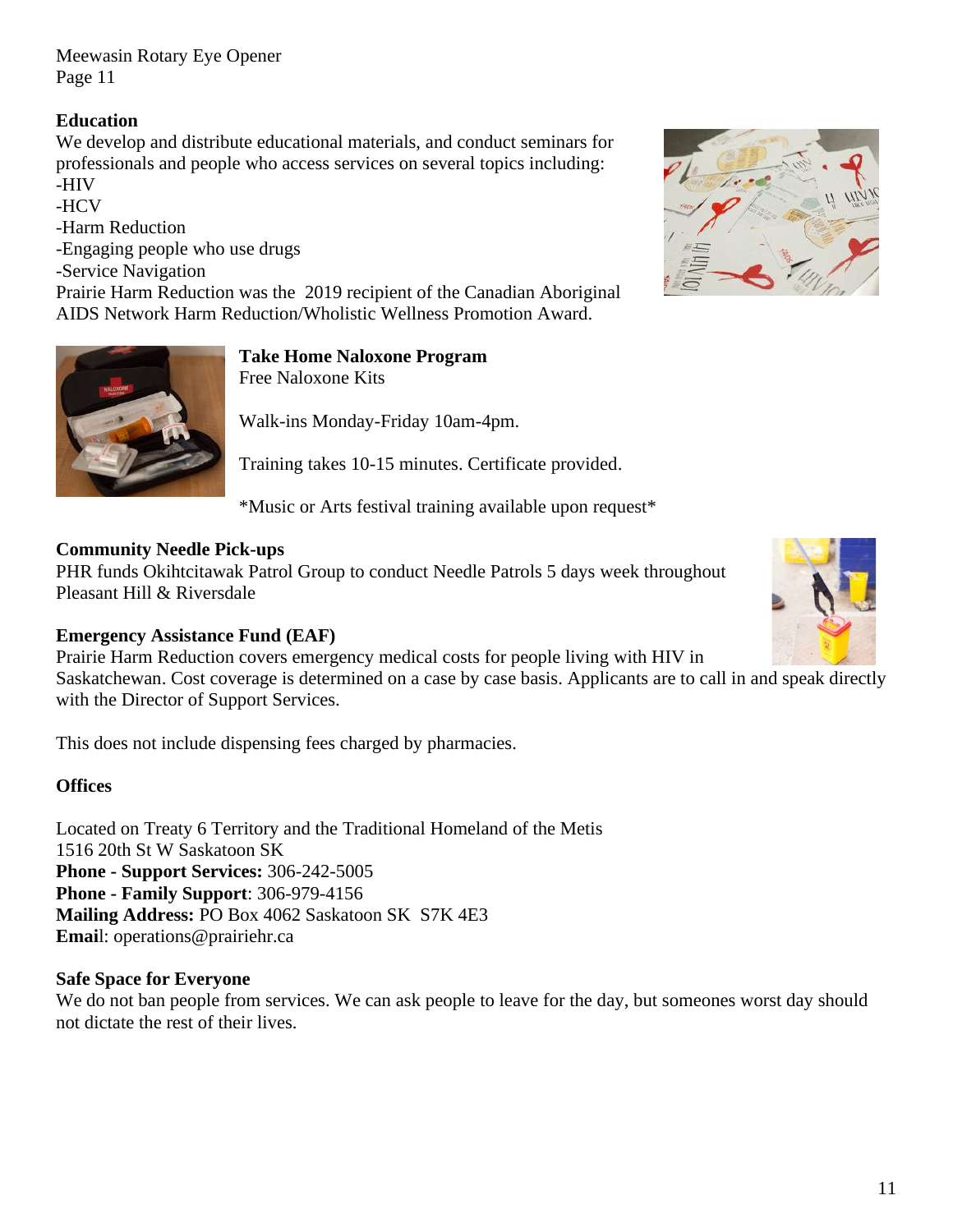#### **Upcoming Meetings**

| <b>Date</b> | <b>Speaker and Topic</b>                                                                |  |  |  |
|-------------|-----------------------------------------------------------------------------------------|--|--|--|
|             |                                                                                         |  |  |  |
| June        | <b>Rotary Fellowship</b>                                                                |  |  |  |
|             | <b>Organisers: Luross, Ferguson, Whetstone</b>                                          |  |  |  |
| 6           | Kayla DeMong, Prairie Harm Reduction centre                                             |  |  |  |
| 13          | Dave Bennett, Friendship Exchanges                                                      |  |  |  |
| 20          | Dave Newman, How Rotary Peace Fellowships are an effective way for your club & D5550 to |  |  |  |
|             | contribute to Positive Peace in our troubled world, local to global                     |  |  |  |
| 27          | Russell Wangersky, Star Phoenix and Leader Post, Media and Social Media literacy        |  |  |  |
|             |                                                                                         |  |  |  |

| <b>Date</b> | Event       |          | <b>Rotary Club</b> Information/Contact |
|-------------|-------------|----------|----------------------------------------|
|             |             |          |                                        |
| June $9-10$ | Lobsterfest | Meewasin | Ron Loopkey                            |
|             |             |          |                                        |

**Events**

#### **Welcome Song**

We welcome you today Good fellowship 'twill be We're glad you chose to begin your day With Meewasin Rotary

We hope that you will return And join with us again Fellowship at breakfast time With Meewasin Rotary

#### **4-WAY TEST**

Is it the Truth? Is it Fair to all concerned? Will it build Goodwill and Better Friendships? Will it be Beneficial to all concerned?

#### **ROTARY GRACE**

O Lord and giver of all good We thank you for our daily food May Rotary friends and Rotary ways Help us to serve Thee all our days

# **COMMITTEES FOR 2021-2022**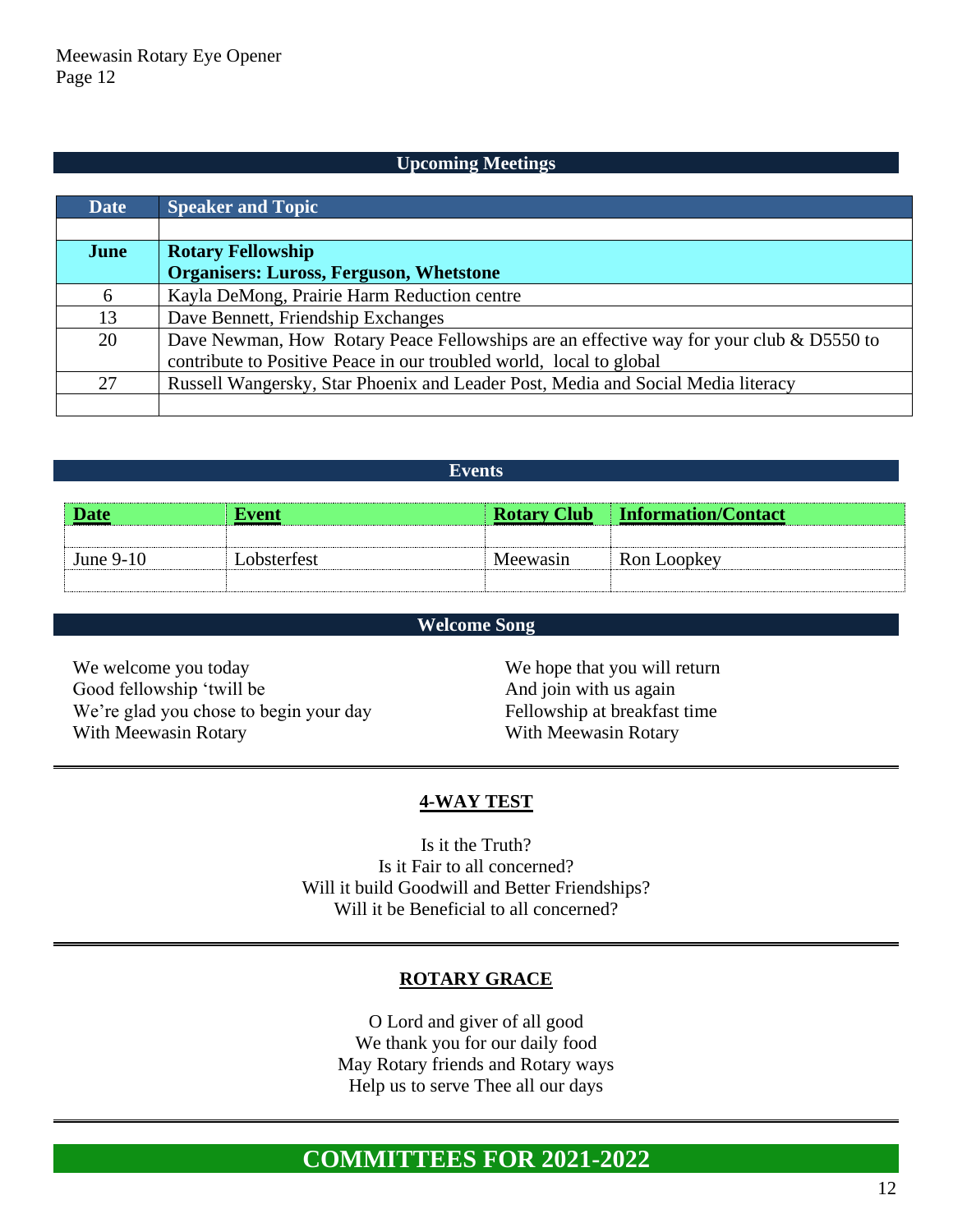#### **Administration—Meeting administration (program, facilities, meals, supplies)**

Courtney (Chair and Club Secretary), Peterson (Asst. Club Secretary), Postle (Club Treasurer), Ferguson, Tenaski, Voldeng

**Social—Sub-committee of Administration Committee Planning and organization of club social events** Klause, Loopkey

**Foundation—Foundation donations, member recognition** Bailey (Chair), Fisher, Wilson

**Indigenous Relations—In support of a District 5550 initiative** Cowsill, Nair

**Literacy—In support of a Rotary International initiative**

Postle (Chair), Clements, Stefiuk

**Membership—Membership recruitment, engagement, and retention** Club members as a whole

**Public Relations—Club and event promotion, communications, website management** Luross (Chair and Website Administrator), Whetstone (Eyeopener Editor), Birkmaier-Tillotson, Bwaya, Mundi, Pagliarini

**Service—Club charitable giving, foundation grant applications**

Benesh (Chair), Geenan, Howland, Sutherland

**Youth—Youth exchanges, adventure programs, school programs**

Kessler (Chair), McArthur, Muir, Paproski, Peterson

**Officers and Directors – 2021-2022**

#### **Board Executive/Officers:**

President: Jay Cowsill Past President Tom Geenen President Elect Jay Cowsill Treasurer Art Postle Secretary Garth Courtney Ass't Secretary Nicole Peterson

### **Directors:**

John Benesh Leanne Kessler Glen Bailey John Luross

# **Monthly Speaker / Progam - Members in Charge**

*"Rotary Connects the World"*

Note 2: Please have list of speakers to Admin Committee at least 2-3 weeks prior to start of month